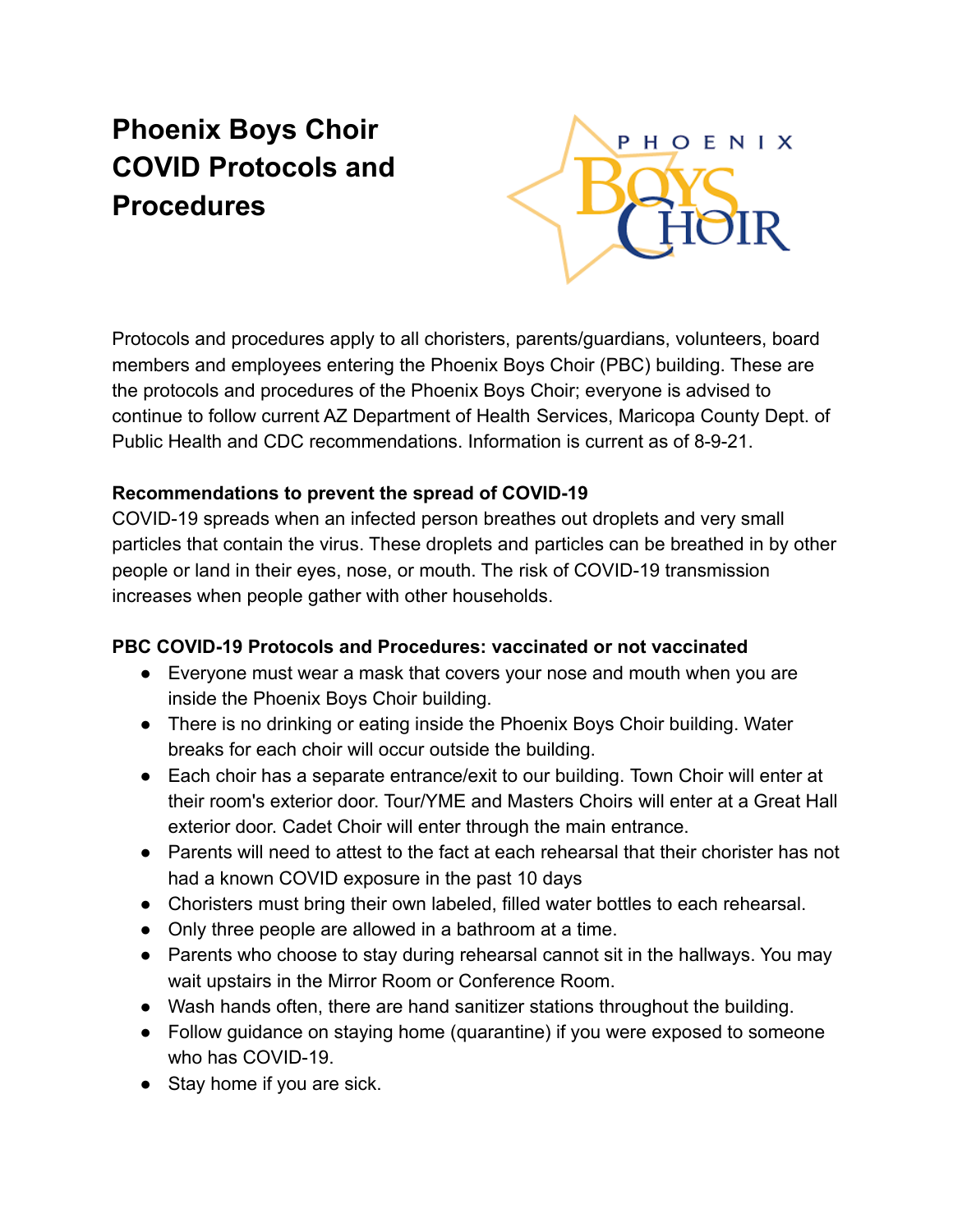## **Phoenix Boys Choir**

### **Assumption of the Risk and Waiver of Liability Relating to Coronavirus/COVID-19**

The novel coronavirus, COVID-19, has been declared a worldwide pandemic by the World Health Organization. COVID-19 is extremely contagious and is believed to spread mainly from person-to-person contact. As a result, federal, state, and local governments and federal and state health agencies recommend social distancing and the wearing of cloth face coverings.

The Phoenix Boys Choir ("PBC") has put in place preventative measures to reduce the spread of COVID-19; however, PBC cannot guarantee that you or your chorister(s) will not become infected with COVID-19. Further, participating in events at the PBC's building, located at 1131 E. Missouri Ave, Phoenix, AZ 85014, could increase your risk of contracting COVID-19.

By signing this agreement, I, \_\_\_\_\_\_\_\_\_\_\_\_\_\_\_\_\_\_\_\_\_\_\_\_\_\_\_\_\_\_\_ on behalf of myself and as parent/guardian of  $(minor(s))$  acknowledge the contagious nature of COVID-19 and voluntarily assume the risk that I or the minor(s) named above may be exposed to or infected by COVID-19 by participating in events at the PBC's building and that such exposure or infection may result in personal injury, illness, permanent disability, and death. I understand that the risk of becoming exposed to or infected by COVID-19 at PBC properties may result from the actions, omissions, or negligence of myself and others, including, but not limited to, PBC employees, Board of Trustee members, volunteers, and program participants and their families.

I, on behalf of myself and as parent/guardian of the minor(s) named above, voluntarily agree to assume all of the foregoing risks and accept sole responsibility for any injury to myself and/or the minor(s) named above (including, but not limited to, personal injury, disability, and death), illness, damage, loss, claim, liability, or expense, of any kind, that I or the minor(s) named above may experience or incur in connection with my or the minor(s) named above attendance at any PBC property or participation in PBC programming ("Claims"). On my behalf and behalf of the minor(s) named above, I hereby release, covenant not to sue, discharge, and hold harmless PBC, its employees, agents, and representatives, of and from the Claims, including all liabilities, claims, actions, damages, costs or expenses of any kind arising out of or relating thereto. I understand and agree that this release includes any Claims based on the actions, omissions, or negligence of the PBC, its employees, agents, and representatives, whether a COVID-19 infection occurs before, during, or after participation in any event